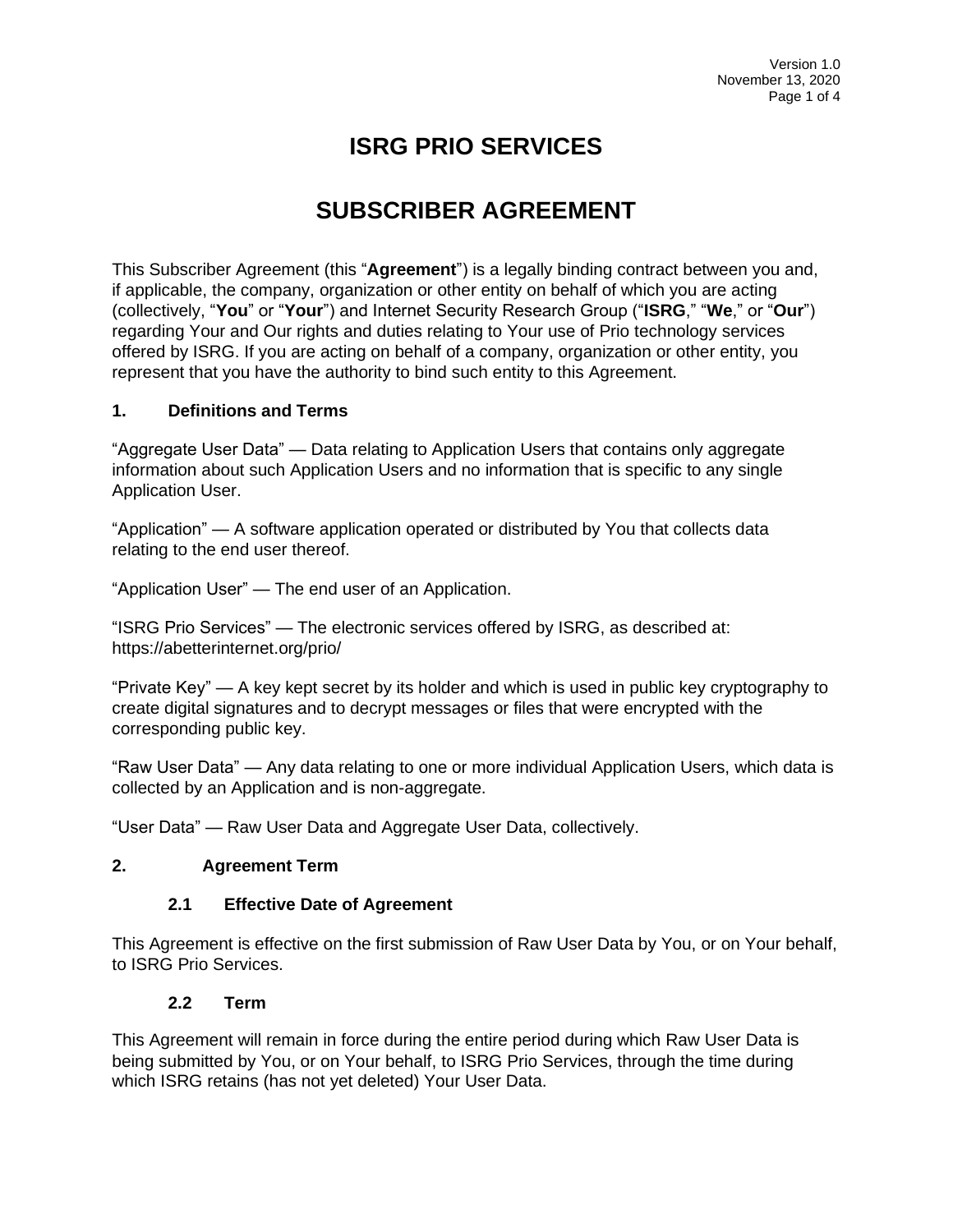#### **2.3 Survival**

Sections in this Agreement concerning privacy, indemnification, disclaimer of warranties, limitations of liability, governing law, choice of forum, and limitations on claims against ISRG, shall survive any termination or expiration of this Agreement.

#### **3. Your Warranties and Responsibilities**

#### **3.1 Warranties**

By using ISRG Prio Services:

You warrant to ISRG and the public-at-large that You will only provide ISRG with a portion of each Application User's Raw User Data such that ISRG will never be able to construct a complete and de-anonymized copy of any particular Application User's data.

You warrant to ISRG and to the public-at-large that you will not request access to, or undertake any effort to obtain, any Raw User Data from ISRG, including that which was submitted to ISRG by You or on Your behalf.

You warrant to ISRG and the public-at-large that You will not undertake any other actions which might compromise the integrity of the Prio systems intended to protect the privacy of Application Users.

· **You warrant** to ISRG and the public-at-large that You have taken, and **You agree** that at all times that You will take, all appropriate, reasonable, and necessary steps to maintain control of, secure, properly protect and keep secret and confidential any Private Keys that are involved in the protection of User Data.

## **3.2 Rights in User Data**

ISRG will not acquire any ownership rights in any User Data. You may request that ISRG delete User Data at any time.

## **3.3 Indemnification**

You agree to indemnify and hold harmless ISRG and its directors, officers, employees, agents, and affiliates from any and all liabilities, claims, demands, damages, losses, costs, and expenses, including attorneys' fees, arising out of or related to: (i) any misrepresentation or omission of material fact by You to ISRG, irrespective of whether such misrepresentation or omission was intentional, (ii) your violation of this Agreement, (iii) any compromise or unauthorized use of User Data or associated Private Keys, or (iv) Your misuse of User Data. If applicable law prohibits a party from providing indemnification for another party's negligence or acts, such restriction, or any other restriction required by law for this indemnification provision to be enforceable, shall be deemed to be part of this indemnification provision.

## **4. ISRG's Rights and Responsibilities**

## **4.1 Privacy**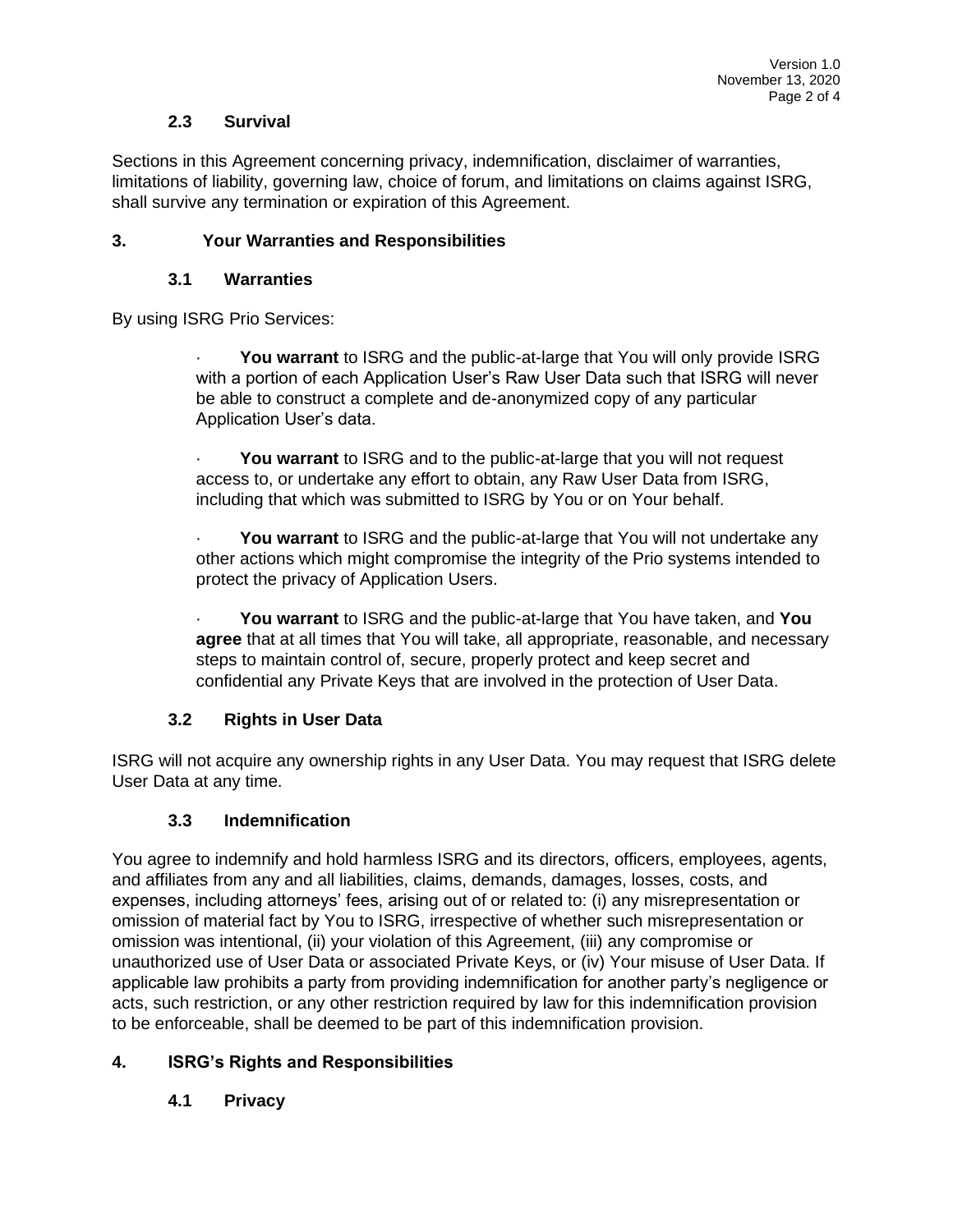ISRG's collection, storage, use and disclosure of User Data in connection with ISRG Prio Services are governed by the ISRG Prio Services Privacy Policy at[:](https://abetterinternet.org/prio/) [https://abetterinternet.org/prio/.](https://abetterinternet.org/prio/)

## **4.2 Data Deletion**

ISRG will delete Raw User Data provided to ISRG by You or on Your behalf within a reasonable time after ISRG has completed or otherwise terminated the processing thereof.

# **4.3 Disclaimer of Warranties and Limitation of Liability**

ISRG Prio Services are provided "as-is" and ISRG disclaims any and all warranties of any type, whether express or implied, including and without limitation any implied warranty of title, non-infringement, merchantability, or fitness for a particular purpose, in connection with ISRG Prio Services.

Because ISRG Prio Services are sometimes offered free-of-charge or at below ISRG's cost, ISRG cannot accept any liability for any loss, harm, claim, or attorney's fees in connection with such services. Accordingly, you agree that ISRG will not be liable for any damages, attorney's fees, or recovery, regardless of whether such damages are direct, consequential, indirect, incidental, special, exemplary, punitive, or compensatory, even if ISRG has been advised of the possibility of such damages. This limitation on liability applies irrespective of the theory of liability, i.e., whether the theory of liability is based upon contract, warranty, indemnification, contribution, tort, equity, statute or regulation, common law, or any other source of law, standard of care, category of claim, notion of fault or responsibility, or theory of recovery. The parties agree that this disclaimer is intended to be construed to the fullest extent allowed by applicable law.

Notwithstanding the foregoing paragraph, if You have entered (or are entering) into a separate agreement with ISRG under which You agree to pay ISRG fees for ISRG Prio Services, and such agreement contains a provision that limits ISRG's liability in connection with ISRG Prio Services, then to the extent ISRG accepts more liability in connection with ISRG Prio Services under such provision than under the foregoing paragraph, such provision will govern and control.

By way of further explanation regarding the scope of the disclaimer, and without waiving or limiting the foregoing in any way, ISRG does not make, and ISRG expressly disclaims, any warranty regarding its right to use any technology, invention, technical design, process, or business method used in providing ISRG Prio Services. You affirmatively and expressly waive the right to hold ISRG responsible in any way, or seek indemnification against ISRG, for any infringement of intellectual property rights, including patent, trademark, trade secret, or copyright.

# **5. Additional Terms**

# **5.1 Governing Law**

The parties agree that the laws of the State of California govern this Agreement, irrespective of California's choice of law and conflicts of law principles.